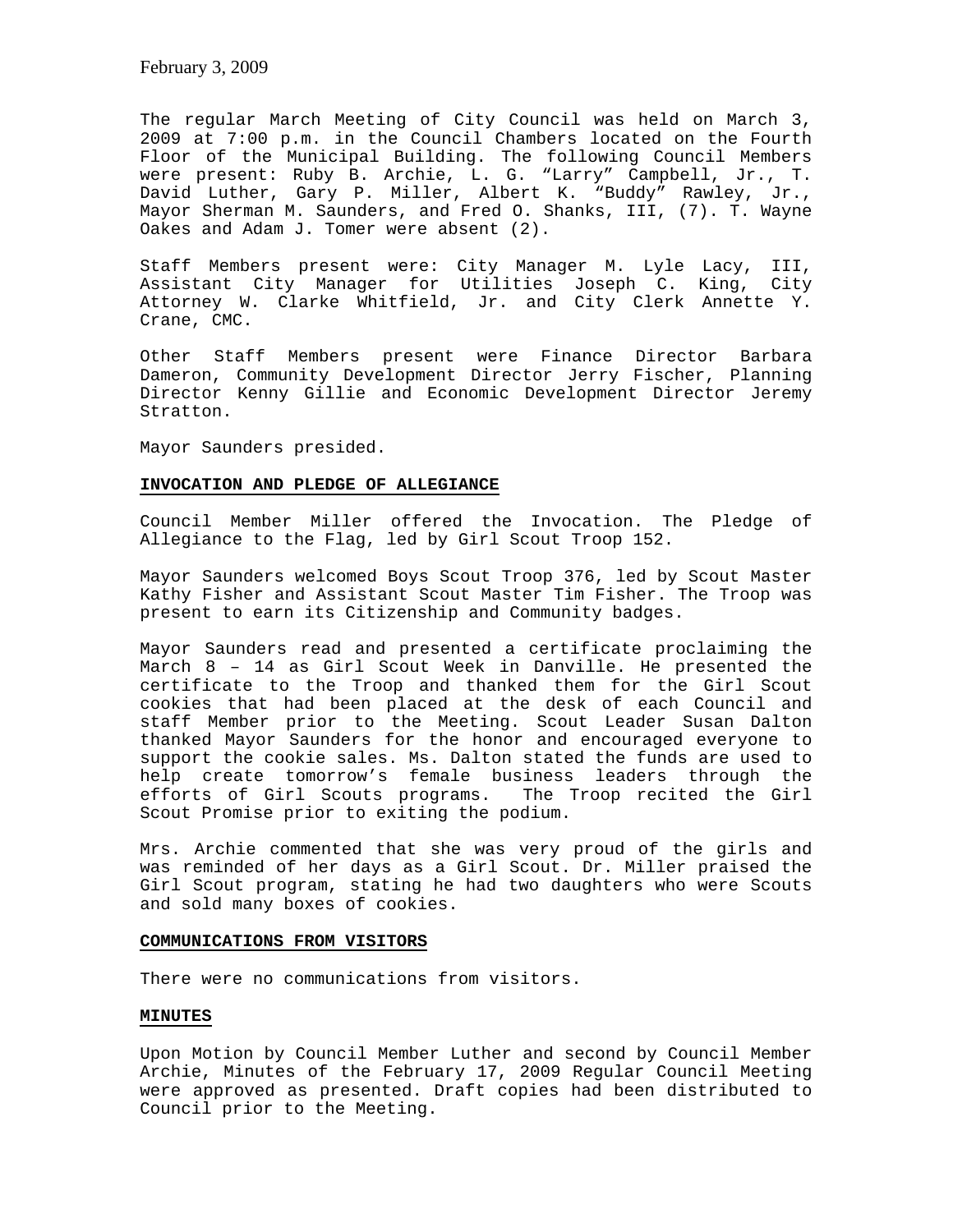# **AMEND INTERIM CITY MANAGER TO CITY MANAGER**

Dr. Miller moved that Ordinances and Resolutions on the March 3, 2009 Agenda containing "Interim City Manager" be amended to read "City Manager." The Motion was seconded by Council Member Rawley and carried unanimously.

**Clerk's Note:** At the time the documents were drafted for inclusion in the agenda, Mr. Lacy was Interim City Manager. He was appointed City Manager effective March 1, 2009. It was Council's intention that the actions for this Meeting reflect the wording "City Manager."

## **PUBLIC HEARING–AMENDMENTS TO 2009 BUDGET APPROPRIATION ORDINANCE**

Mayor Saunders announced the following budget amendments had been previously discussed by Council and introduced for First Reading and would be further considered by Council in the Public Hearing. After the Public Hearing is closed, there would be no separate discussion on the items and they could be enacted in one motion. If a Citizen or Council Member desires discussion on the item(s), the item will be removed from the consent process and considered separately.

Mayor Saunders opened the floor for a Public Hearing to consider amendments to the FY 2008-2009 Budget Appropriation Ordinance. Notice of the Public Hearing had been published in the Danville Register and Bee on February 23, 2009. No one present desired to be heard and the Public Hearing was closed.

Upon Motion by Council Member Shanks and second by Council Member Campbell, Ordinance No. 2009-02.14 presented by its First Reading on February 17, 2009 amending the Fiscal Year 2009 Budget Appropriation Ordinance by increasing revenues to anticipate the receipt of funds from the American Public Power Association's Demonstration of Energy-efficient Developments Program in the amount of \$50,000 and appropriating the same was adopted by the following vote:

| VOTE:   | $7 - 0$                                                |
|---------|--------------------------------------------------------|
| AYE:    | Archie, Campbell, Luther, Miller, Rawley, Saunders and |
|         | Shanks (7)                                             |
| NAY:    | None (0)                                               |
| ABSENT: | Oakes and Tomer (2).                                   |

Upon Motion by Council Member Shanks and second by Council Member Campbell, Ordinance No. 2009-02.15 presented by its First Reading on February 17, 2009 amending the Fiscal Year 2009 Budget Appropriation Ordinance anticipating revenues from Virginia Department of Transportation Revenue Sharing Program Funds in the amount of \$800,000 for projects to be undertaken within the City and appropriating same was adopted by the following vote:

VOTE: 7-0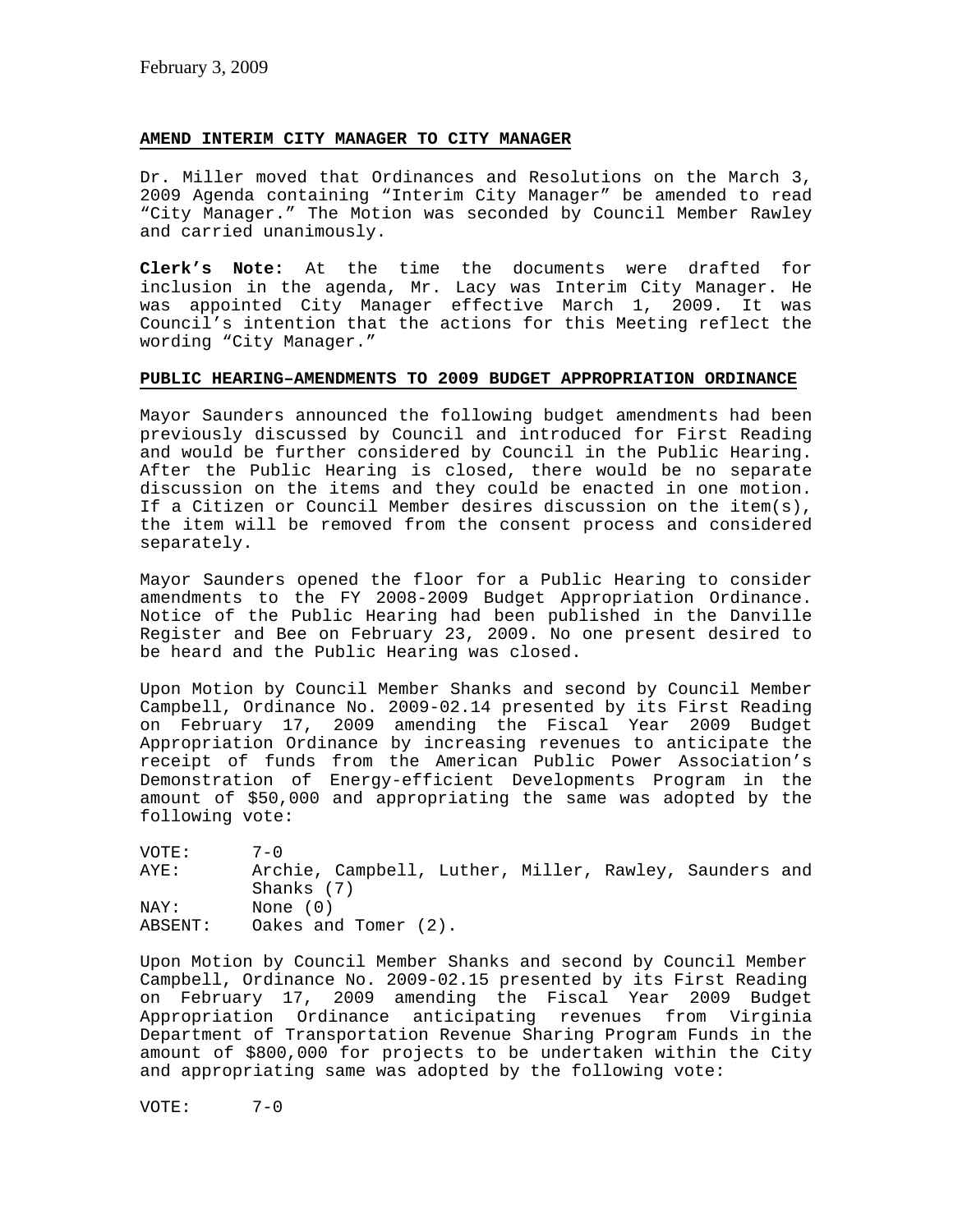AYE: Archie, Campbell, Luther, Miller, Rawley, Saunders and Shanks (7) NAY: None (0) ABSENT: Oakes and Tomer (2).

#### **PUBLIC HEARING–REZONE PROPERTY AT 700 LANIER AVENUE**

Mayor Saunders opened the floor for a Public Hearing to consider an application to amend the Year 2020 Land Use Plan and to rezone property located at 700 Lanier Avenue for converting the facility for Multi-family use. Notice of the Public Hearing had been published in the Danville Register and Bee on February 17 and 24, 2009. Applicant Edwin Gaskin of Hylton Hall Partners appeared to answer questions from Council Members and citizens. No one present desired to be heard and the Public Hearing was closed.

Council Member Rawley moved adoption of an Ordinance entitled:

ORDINANCE NO. 2009-03.01

AN ORDINANCE AMENDING THE YEAR 2020 LAND USE PLAN FROM ECONOMIC DEVELOPMENT TO MULTI-FAMILY RESIDENTIAL AND REZONING FROM TO-C TRANSITIONAL OFFICE COMMERCIAL TO M-R MULTI-FAMILY RESIDENTIAL DISTRICT, 700 LANIER AVENUE.

The Motion was seconded by Council Member Luther and carried by the following vote:

VOTE: 7-0<br>AYE: Arcl Archie, Campbell, Luther, Miller, Rawley, Saunders and Shanks (7) NAY: None (0) ABSENT: Oakes and Tomer (2).

# **PUBLIC HEARING–REZONE PROPERTY AT 1036 MONUMENT STREET**

Mayor Saunders opened the floor for a Public Hearing to consider an application filed by the City of Danville requesting to rezone property located at 1036 Monument Street to allow for consolidation with adjacent City-owned property. Notice of the Public Hearing had been published in the Danville Register and Bee on February 17 and 24, 2009. No one present desired to be heard and the Public Hearing was closed.

Council Member Campbell moved adoption of an Ordinance entitled:

ORDINANCE NO. 2009-03.02

AN ORDINANCE REZONING FROM OT-R OLD TOWN RESIDENTIAL TO HR-C HIGHWAY RETAIL COMMERCIAL DISTRICT, 1036 MONUMENT STREET. The Motion was seconded by Council Member Rawley and carried by the following vote:

VOTE: 7-0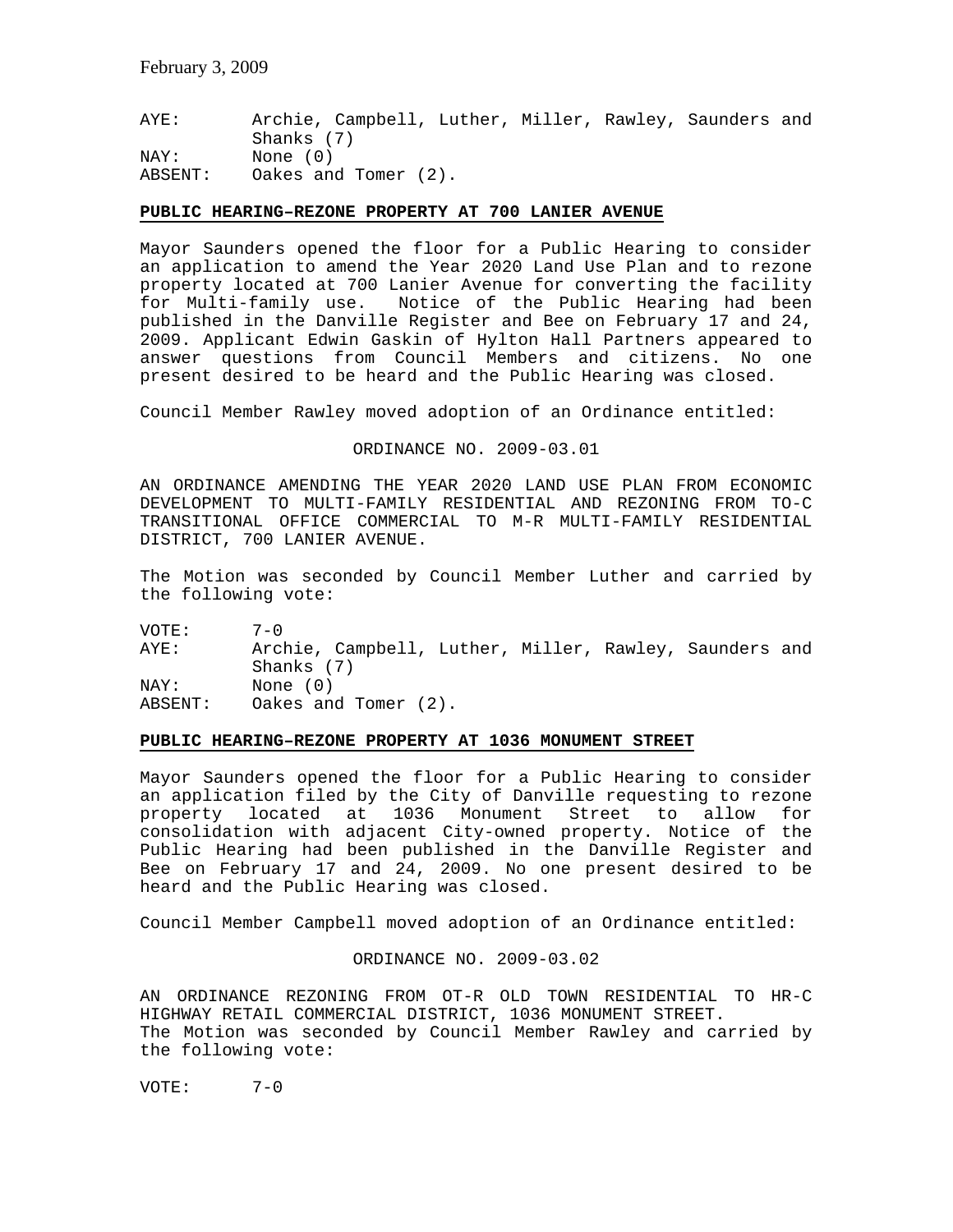AYE: Archie, Campbell, Luther, Miller, Rawley, Saunders and Shanks (7) NAY: None (0) ABSENT: Oakes and Tomer (2).

#### **PUBLIC HEARING–DONATE EASEMENT AT MEMORIAL DRIVE & PARK AVENUE**

Mayor Saunders opened the floor for a Public Hearing to consider the donation of 0.099 acres of right-of-way and 0.043 acres of temporary construction easement, which consists of a portion of Memorial Drive and a portion of Park Avenue for the Piedmont Drive/Robertson Bridge Project. Notice of the Public Hearing had been published in the Danville Register and Bee on February 17 and 24, 2009. No one present desired to be heard and the Public Hearing was closed.

Council Member Archie moved adoption of an Ordinance entitled:

#### RESOLUTION NO. 2009-03.01

A RESOLUTION AUTHORIZING AND APPROVING THE DONATION OF REAL PROPERTY TO THE VIRGINIA DEPARTMENT OF TRANSPORTATION TO REPLACE THE ROBERTSON BRIDGE OVER THE DAN RIVER.

The Motion was seconded by Council Member Campbell and carried by the following vote:

VOTE: 7-0 AYE: Archie, Campbell, Luther, Miller, Rawley, Saunders and Shanks (7) NAY: None (0) ABSENT: Oakes and Tomer (2).

#### **PUBLIC HEARING–INITIATION OF EMINENT DOMAIN PROCEEDINGS**

Mayor Saunders opened the floor for a Public Hearing to consider authorizing and directing the initiation of Eminent Domain Proceedings for the purpose of installing and maintaining the power lines along the proposed transmission line route. Notice of the Public Hearing had been published in the Danville Register and Bee on February 21, 2009.

Tom Fork Road resident Jerry Rogers appeared to oppose the present transmission line route and felt the current survey was improperly done. He asked that another survey be conducted, that a different route for the transmission line be considered and that property already purchased be considered for the lines.

Kentuck Church Road resident Mattie Fitts expressed health and safety concerns with electric transmission lines being so close to residences, that fear of electro-magnetic fields would eliminate the possibility of any future sale of the property, that property values would be lowered, and expressed concern that a fair market value for the property would not be received and said the loss should be compensated justly. Ms. Fitts said City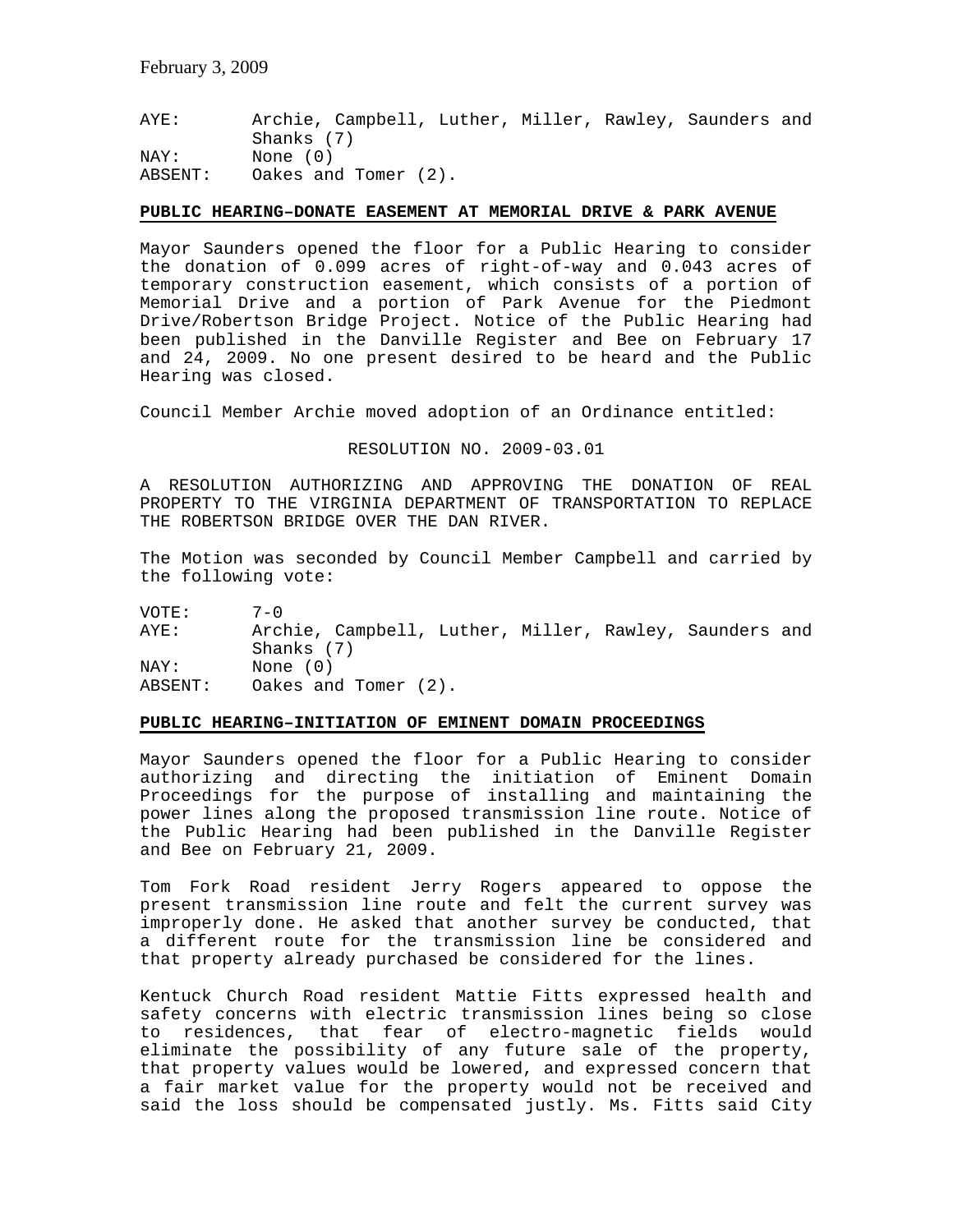Attorney Whitfield had quoted an appraised price of \$490 for her property and her family found that price to be unfavorable and unacceptable. She said the fair market value should also include pay for damages. Ms. Fitts said her family would sell the entire property for \$70,000. She said her family felt this would be fair and just compensation. Ms. Fitts said that if an agreement could not be reached, she asked that the City's Power and Light Division create a route that did not cross land located on Wilkerson Road. She said an alternative would be to build a new high-voltage line down the existing power line. That would be the least disruptive to the public. She hoped the matter could be concluded to the satisfaction of all parties. She asked for time to have an additional survey done and requested the City Engineer take a look at the property.

Mr. Rawley requested a copy of the information Ms. Fitts brought to Council. Ms. Fitts agreed to provide same.

County resident John Foster appeared to discuss two pieces of property that he owns on South Boston Road, namely, parcels 76757 and 76522 that are being considered for the easement. Mr. Foster said in January 2008, he purchased two parcels of property on South Boston Road. Mr. Foster advised parcel 76757 was a vacant lot with 115 feet road frontage and parcel 76522 has a building on it that he spent considerable time and money renovating with more to follow. Before he made the final purchase, the title search revealed no easements on the properties. Mr. Foster said his first communication from the City was on October 30, 2008 from City Attorney Whitfield informing him of what the City was planning to do. The second page of the letter had two sentences, one for approval and one for disapproval. He said the letter did not state what the easement would be and he signed that he would not accept and returned the letter in the required period of time. The next communication he received was from Sharon May, an appraiser from Lynchburg, who had been hired by the City. Ms. May visited the property on January 20 or 21, 2009. Mr. Foster spoke with her and asked how many feet were on his parcel and how many on James River Equipment Company's. At the time of the visit, Ms. May said she would rather not give him a figure until she had reviewed her findings further and would fax it when she returned to Lynchburg. Mr. Foster received the fax the next day and he was informed that out of the fifty feet proposed for the easement, 48.67 feet was on his property and 2.22 feet was on James River Equipment's property. He said no one from the City had communicated that information to him. He said the easement was not a good thing for him since it takes away from the 115 feet of road frontage.

Mr. Foster advised the next communication came from City Attorney Whitfield and it contained the appraisal price. He said another piece of his property that is behind parcel 76757 is going to touch on the back corner. He said three parcels were being affected by the proposed action. He felt the proposed easement would completely destroy the value of the vacant lot and hurt the value of the parcel with the lot.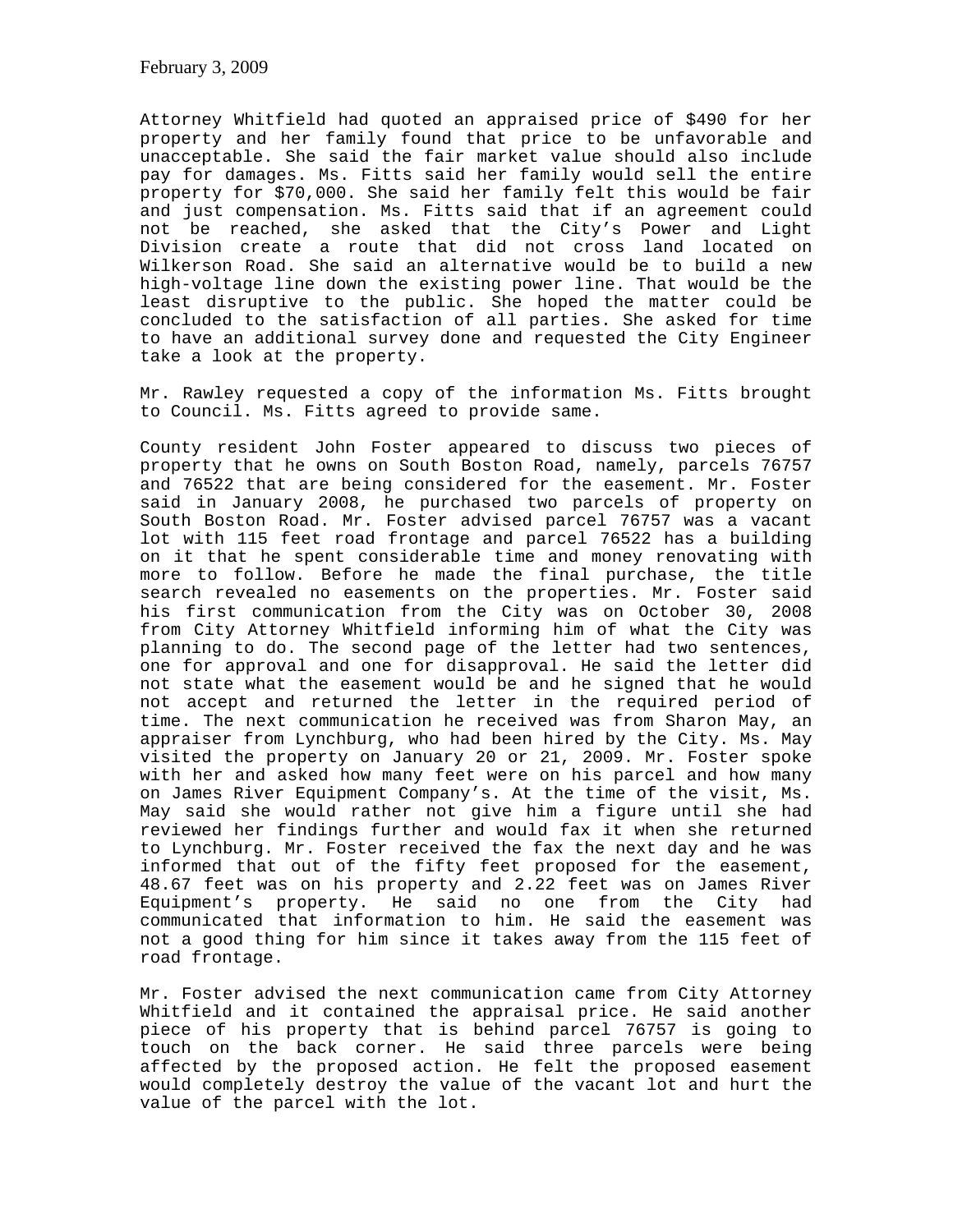Mr. Foster presented two options that would be agreeable to him: 1) Move the easement to the west towards James River Equipment and get some of the footage off his parcel, and 2) Purchase both parcels that he purchased in January 2008 at the fair market value. He said the easements would greatly affect the plans he had for the properties.

In response to Dr. Miller, Mr. Foster said he had spent \$150,000 to date on the properties.

Mr. Luther said he was having problem with the dates of Mr. Foster's communications. Mr. Foster reiterated that on October 30, 2008, he received the initial communication from City Attorney Whitfield. He advised the letter did not delineate the footage, but only stated the City wanted an easement and asked him to check a box indicating his approval or disapproval. Mr. Foster said he received an appraisal package sometime in February 2009, which gave the appraised amount.

South Main Street resident Bill Booker stated he and his brother, Tom, operated a small farm equipment business at 2126 South Boston Road. He said the business is just east of Airside Industrial Park, the City's water reservoir is on the eastern boundary and the Airside Electric Substation is on the western border of the business. Mr. Booker said the redundant power line has been in the planning stages for years. He said the first notice they had received came in January 2009 from Sharon May in Lynchburg. He was informed Ms. May would be on the Bookers' property on January 12 to appraise the easement being sought by the City. Mr. Booker continued that on February 7, he received a letter from the City Attorney explaining the City's proposal, making the City's offer and giving him until the  $18<sup>th</sup>$  to accept or face having the property taken by eminent domain statutes. Mr. Booker stated his purpose for being in this Meeting was to see if a compromise could be reached that would be mutually beneficial to both Bookers and the City. He advised the appraisal report from Sharon May included at least three significant errors. The errors include: 1) The Bookers are in the building materials and farm equipment business. Mr. Booker advised they had never sold building materials; 2) The report describes in detail two buildings on the property. Mr. Booker stated there were actually three; 3) The report states the easements would have no adverse affects on the Bookers' business. Mr. Booker said the report was dead wrong. The proposal calls for them to move the perimeter fence from the western boundary line to the eastern border of the easement. Mr. Booker stated moving the fence would reduce the used equipment display area tremendously. It would severely reduce the company's unloading area, eliminate the employee parking area and most significantly the easement would restrict the western drives into the business lot through the gate to such a degree that it would be extremely difficult to get tractor trailers into the rear lot or the towing of wide farm equipment. He reiterated he was asking for more time to work out an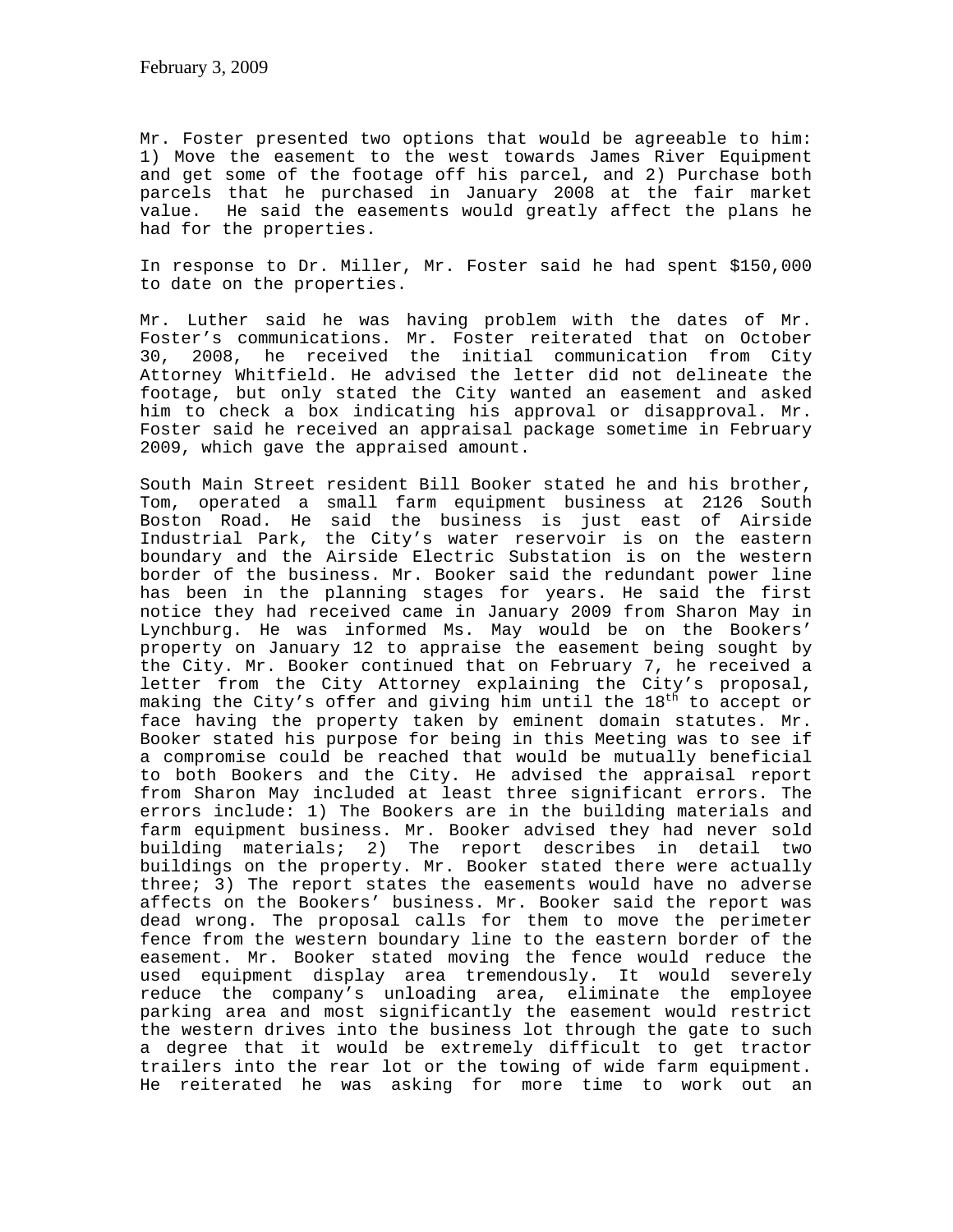alternative proposal or to work out an agreement that all could live with.

In response to Mr. Luther, Mr. Booker advised he did not receive a letter in October from the City Attorney. Mr. Booker stated he spoke with Electric Department employee Carlis Wells. He said Mr. Wells told him that someone had come by to speak with his brother and him, but neither could remember anyone speaking with them about the easement. Mr. Booker stated the letter he received on February 7, 2009 informed him that he and his brother would receive a certain amount of dollars -- take it or leave it. In response to Mr. Luther, Mr. Booker stated he had received no other letters.

No one further desired to be heard and the Public Hearing was closed.

Dr. Miller asked about alternative routes for the power lines. City Manager Lacy called on Assistant City Manager for Utilities Joe King to respond. Mr. King advised the easement was designed by Dewberry and said any easement would cause inconveniences when going across private property. He said Dewberry had taken that into account when designing the route for the power lines. Dewberry did look at alternate routes taking into account topography and attempted to make the power lines as direct as possible to the locations intended -- the substation in this case. Mr. King said without any hesitation Dewberry had considered all possibilities when designing the route. They were focuses on minimizing cost and minimizing the impact on properties.

Mr. Shanks said he and Mr. Campbell had spoken with property owners over the past few days and it was apparent there were other alternatives, but whether or not they could be worked out is another thing. Mr. Shanks said imminent domain is such a tool of last resort and offered a Motion to **TABLE** the Motion indefinitely, but at least until the next work session to consider other alternatives and to better understand why certain things may or may not work on behalf of the land owners there. Mr. Shanks felt Council was getting a little ahead of the game. Imminent domain is where property rights and public welfare go hand in hand. Mr. Shanks said there were issues that needed to be addressed before Council gets to that point. Council Member Miller seconded the Motion.

Mayor Saunders and others shared Mr. Shanks' concerns.

Mr. Luther questioned the wording of Mr. Shanks' Motion stating Council could not table a Motion that had not been made. With the approval of the Mr. Shanks and Dr. Miller, the Motion was amended to state, "Move to **TABLE** the matter in Council Letter No. 33-09."

Mr. Luther stated he was not afraid to live under power lines. He said citizens experienced more electro-magnetic fields from the earth than from power lines. He said danger would be most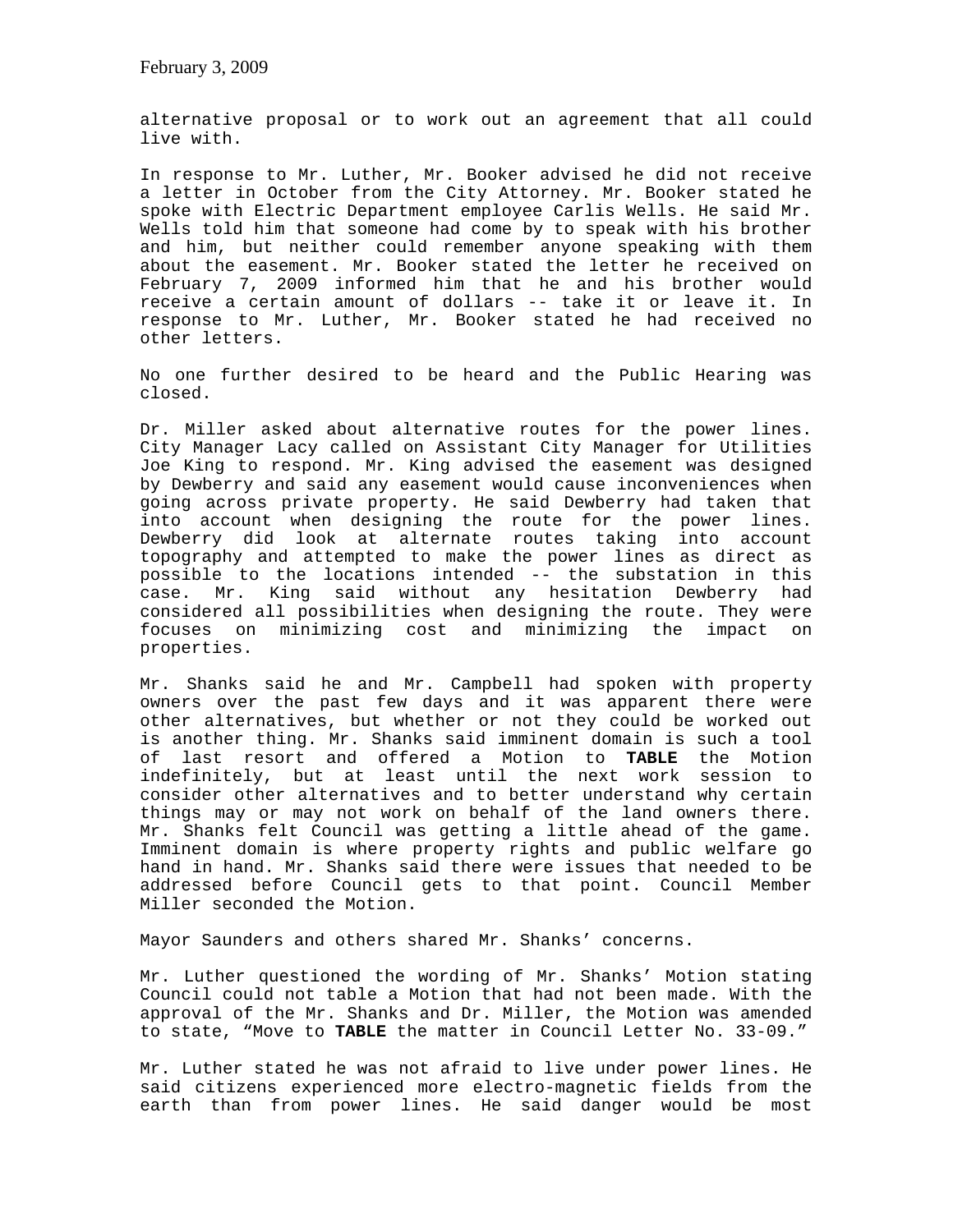imminent if the lines fell and landed on anyone. He said Dewberry and Davis should be provide alternatives and additional information leaving no stone unturned to Council with enough detail so an informed decision could be made. Mr. Luther said the last thing Council wanted to do was to go through imminent domain proceedings without more details.

Mr. Rawley asked for costs for re-routing the lines should that come about.

The Motion to **TABLE** was carried by the following vote:

VOTE: 7-0 AYE: Archie, Campbell, Luther, Miller, Rawley, Saunders and Shanks (7) NAY: None (0) ABSENT: Oakes and Tomer (2).

## **EMPLOY DANIEL, MEDLEY & KIRBY PC**

City Attorney Whitfield advised that outside legal counsel needed to be employed to assist with the eminent domain proceedings, but since Council had tabled the matter, the Resolution before Council relating to the proceedings should be tabled as well.

Council Member Rawley moved to **TABLE** a Resolution employing the Danville Law Firm of Daniel, Medley and Kirby. The Motion was seconded by Council Member Campbell and carried by the following vote:

VOTE: 7-0 AYE: Archie, Campbell, Luther, Miller, Rawley, Saunders and Shanks (7) NAY: None (0) ABSENT: Oakes and Tomer (2).

## **BUDGET AMENDMENT FY 2009 – FIRE DEPARTMENT GRANTS**

Upon Motion by Council Member Campbell and second by Council Member Archie, an Ordinance entitled:

## ORDINANCE NO. 2009-03.03

AN ORDINANCE AMENDING THE FISCAL YEAR 2009 BUDGET APPROPRIATION ORDINANCE TO PROVIDE FOR GRANTS FROM THE VIRGINIA OFFICE OF EMERGENCY MEDICAL SERVICES' RESCUE SQUAD ASSISTANCE FUND IN THE AMOUNT OF \$38,000, FEDERAL EMERGENCY MANAGEMENT AGENCY AND THE DEPARTMENT OF HOMELAND SECURITY IN THE AMOUNT OF \$91,637 AND LOCAL SHARE IN THE AMOUNT OF \$38,000 FOR A TOTAL OF \$167,637 AND APPROPRIATING SAME

was presented by its First Reading, as required by City Charter, to lie over before final adoption.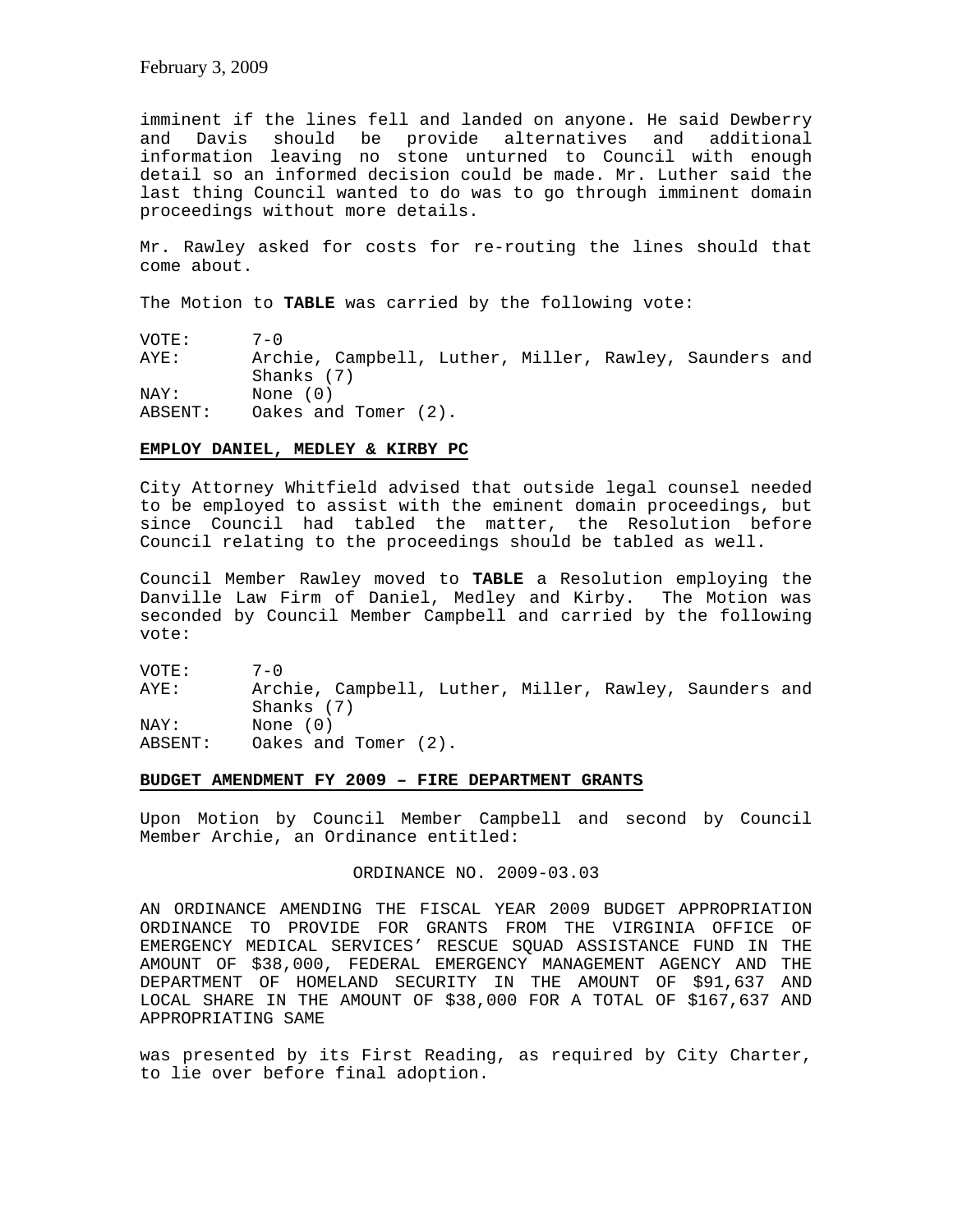## **AMEND 2001 REIMBURSEMENT AGREEMENT FOR WINDSOR HEIGHTS**

Council Member Luther moved adoption of a Resolution entitled:

RESOLUTION NO. 2009-03.02

A RESOLUTION APPROVING AND AUTHORIZING THE AMENDMENT OF THE JANUARY 3, 2001 RESIDENTIAL REIMBURSEMENT AGREEMENT FOR WINDSOR HEIGHTS.

Council Member Campbell seconded the Motion.

During the February 17, 2009 Work Session, Howard Burnette, representing the Daniel Group, had requested the performance obligations contained in the 2001 Agreement be amended. He advised Council the Certificates of Occupancy had been issued on four (4) of the required eight (8), with a fifth currently under construction. Mr. Burnette had offered to donate approximately four (4) acres of the property, which contains the one-half acre that VDOT needs for the Robertson Bridge right-of-way, if Council would waive the requirements and provide an initial reimbursement payment now.

Mr. Shanks and Mr. Rawley opposed the amendment stating it would set a precedent for other developers to request the same, the land in question was floodplain land and to date the Reimbursement Agreements had not been amended. Other Council Members expressed these concerns as well.

The Motion **FAILED** by the following vote:

| VOTE:   | $3 - 4$                                  |
|---------|------------------------------------------|
| AYE:    | Archie, Luther, and Saunders (3)         |
| NAY:    | Campbell, Miller, Rawley, and Shanks (4) |
| ABSENT: | Oakes and Tomer $(2)$ .                  |

#### **COMMUNICATIONS**

There were no communications from the City Manager, City Attorney, and City Clerk.

# **ROLL CALL**

Council Member Archie stated Danny Marshall and Whitt Clement were attempting to get funding earmarked for Robertson Bridge and if the funds were not used in 120 days, it would revert to the Federal Government. She asked if the money could be used in the 120 days. Mr. Lacy said he believed the project would be close to being shovel ready within the time frame allotted. He stated that Virginia's share of the stimulus package for roads was approximately \$650 million and the current view is that the Commonwealth Transportation Board will choose projects to fund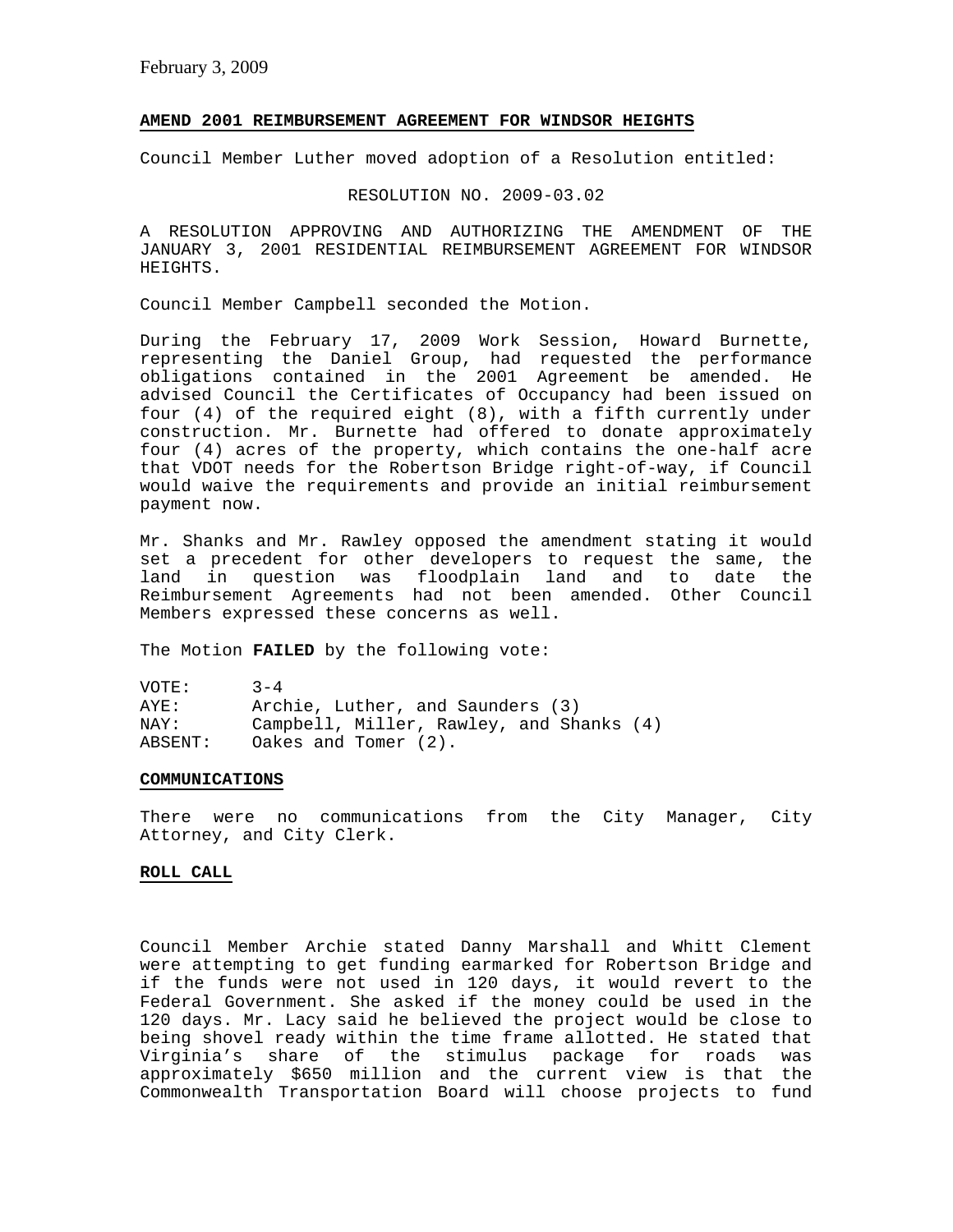and using those monies to expedite those items. There is some question as to whether the Robertson Bridge will be included in that or not. Mr. Lacy said he was actively pursuing inclusion of the Robertson Bridge project in the deal.

In response to Council Member Campbell, Mr. Lacy stated the impact of the stimulus funding is complicated to explain. Some of the money will stay in Washington and be distributed across the country through federal agencies. Some will come through a formula. Danville get some of the money based on the formula, for example, the U.S. Department of Housing and Urban Development through the City's Community Development Block Grant. The distribution at the Federal level will be competitive and the City will learn within the next three to four weeks where it stands. Other stimulus monies will come to Virginia. Much of the funding will not be in the form of grants, but in the form of tax relief that will come to each individual taxpayer. There will also be money coming to the State on a competitive basis and in a formula basis. It is believed that K-12 and higher education will receive monies through a formula. It is also believed the formula for 599 monies will mean increased funding. There will probably be come competitive monies that communities throughout the State will participate in. He advised that very little of the stimulus monies are in the form of grants. A great majority of the package contains tax relief.

Council Member Luther stated he felt the City had turned its back on the Daniel Group relating to the amendment to the Reimbursement Agreement. He said the Daniel Group had done much in the development of the City. Mr. Luther commended Public Works and the City's Public Safety Officers for their excellent performance during the snowstorm on Monday.

Council Member Rawley stated the Daniel Group had been an unbelievable corporate citizens and would continue to be, but did not think the Council had turned its back on them. He felt Council would not be living up to its obligation to other developers if they had amended the Reimbursement Agreement.

Council Member Shanks stated he felt if Council had amended the Reimbursement Agreement for the Daniel Group, it would have been at the expense of the City during the current economic climate. He said he took exception that Council had turned its back on them. He cited projects that Council had approved for the company along certain floodplain areas of Riverside Drive.

Mayor Saunders commended City employees for reporting to work in spite of the bad weather on Monday. He congratulated Mr. Lacy on his appointment as City Manager and again, thanked Council Members for their hard work over the past eight months during the selection process.

Mr. Saunders asked for an update on the AmTrak schedule for Danville. Mr. Lacy explained that Danville was on the Crescent Line schedule, which travels from New York to New Orleans. The